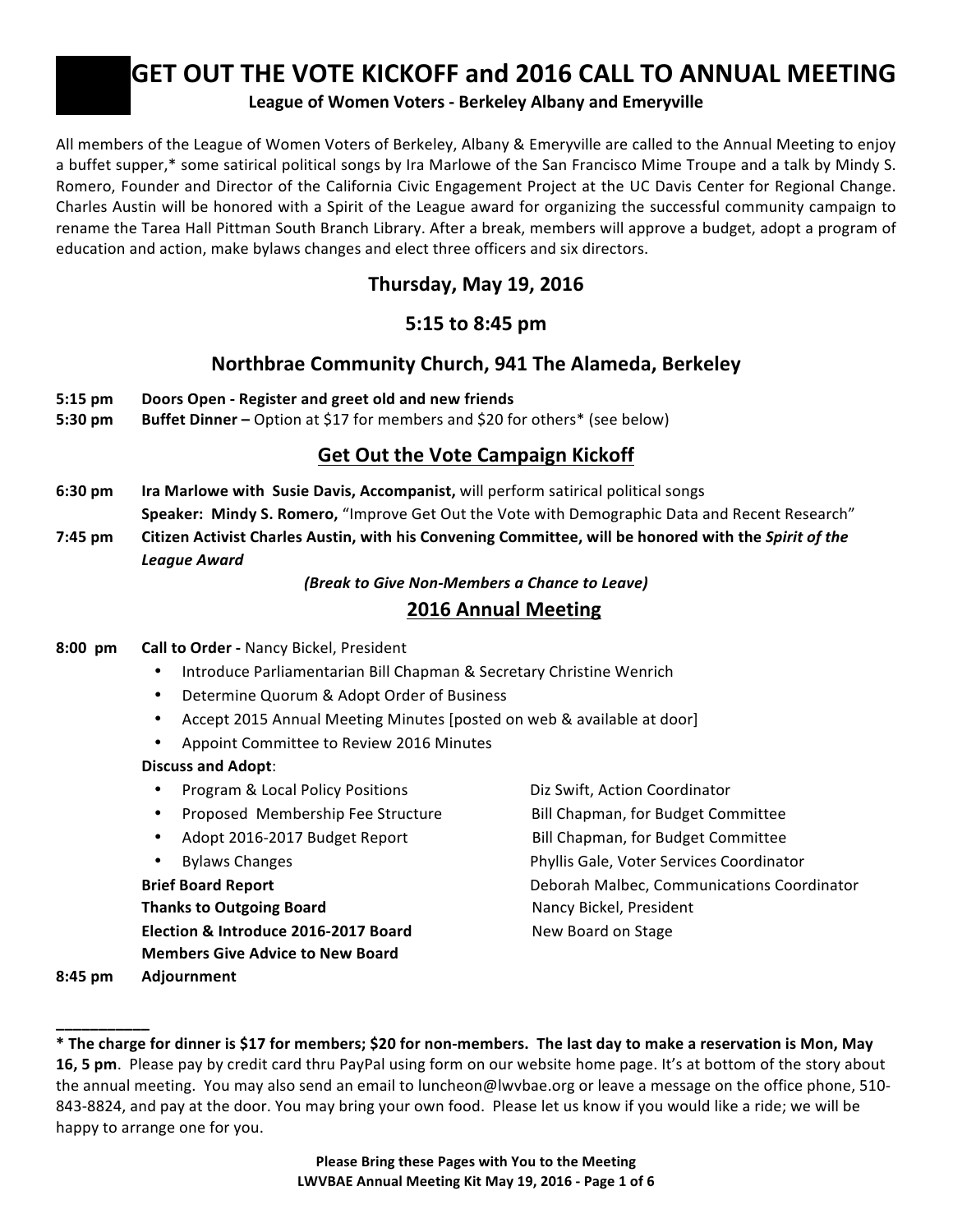## **Experimental Change in Membership Fee Structure—Optional-- First Year Free**

Following Article VII, Section 2 of the Bylaws "Annual Dues shall be set by the Board and approved at the Annual Meeting," we present for your approval the following proposal, adopted by the Board at the March 24, 2016 Board Meeting.

Motion: The membership approves for the 2016-17 League fiscal year, the following experimental fee structure, including the new affiliate category of membership for those under the age of 18:

| <b>Type of Member</b>                                          | Fee  | Change              |
|----------------------------------------------------------------|------|---------------------|
| <b>Regular Member</b>                                          | \$75 | no change           |
| <b>Additional Household Member</b>                             | \$40 | no change           |
| <b>Student Member</b>                                          | \$20 | reduction from \$40 |
| First Year Membership Free Option {Includes students & others} | 0    | new category        |
| Affiliate, non-voting, members under 18                        | 0    | new category        |

The Board's highest priority for this year – decided at last summer's planning meeting—is to increase the diversity and size of the membership. For that reason, we sought a consultant to help us expand and diversify our membership. Adena Ishii, our Membership Growth Consultant, began her work in January 2016 and will continue through 2016. The Board approved the new membership fee structure at the suggestion of Ms. Ishii—and the Membership Board Committee. Ms. Ishii and the Committee pointed out that with the current membership rates we have seen no increases in the size of our membership. Yet we have continued to keep our rather high membership fees. Ms. Ishii observes that even a small membership fee is a barrier to students, young people and people of modest income.

## Adoption of the Proposed 2016 - 2017 LWVBAE Budget

The Proposed Budget for 2016-17 has been revised to accommodate additional costs for the 2016 Presidential Election of November 8th. After considerable discussion and consideration, the Board decided not to increase the Budget at this time to accommodate the change in the Membership Fee for several reasons:

- 1. We do not know what the impact will be. If we do not add free members the 2016-2017 Fiscal Year, then budget need not change.
- 2. If we do add free members, we will not have to pay Per Member Payments [PMPs] for them to Bay Area, State and National Leagues until after February 1, 2017, since LWVUS only adjusts the official membership of each League once a year at the end of January.
- 3. If, in February 2017, we find we do need to adjust the budget for the remainder of 2016-17, the Budget Committee and Board will do so. The Budget Committee and the Board will also be able to decide—and recommend to the membership at the 2017 Annual Meeting—whether to continue with the free first year fee, make other fee changes, and propose a budget for 2017-18 that reflects all necessary changes.

#### **Motion: The membership approves the Proposed 2016-17 LWVBAE Budget.**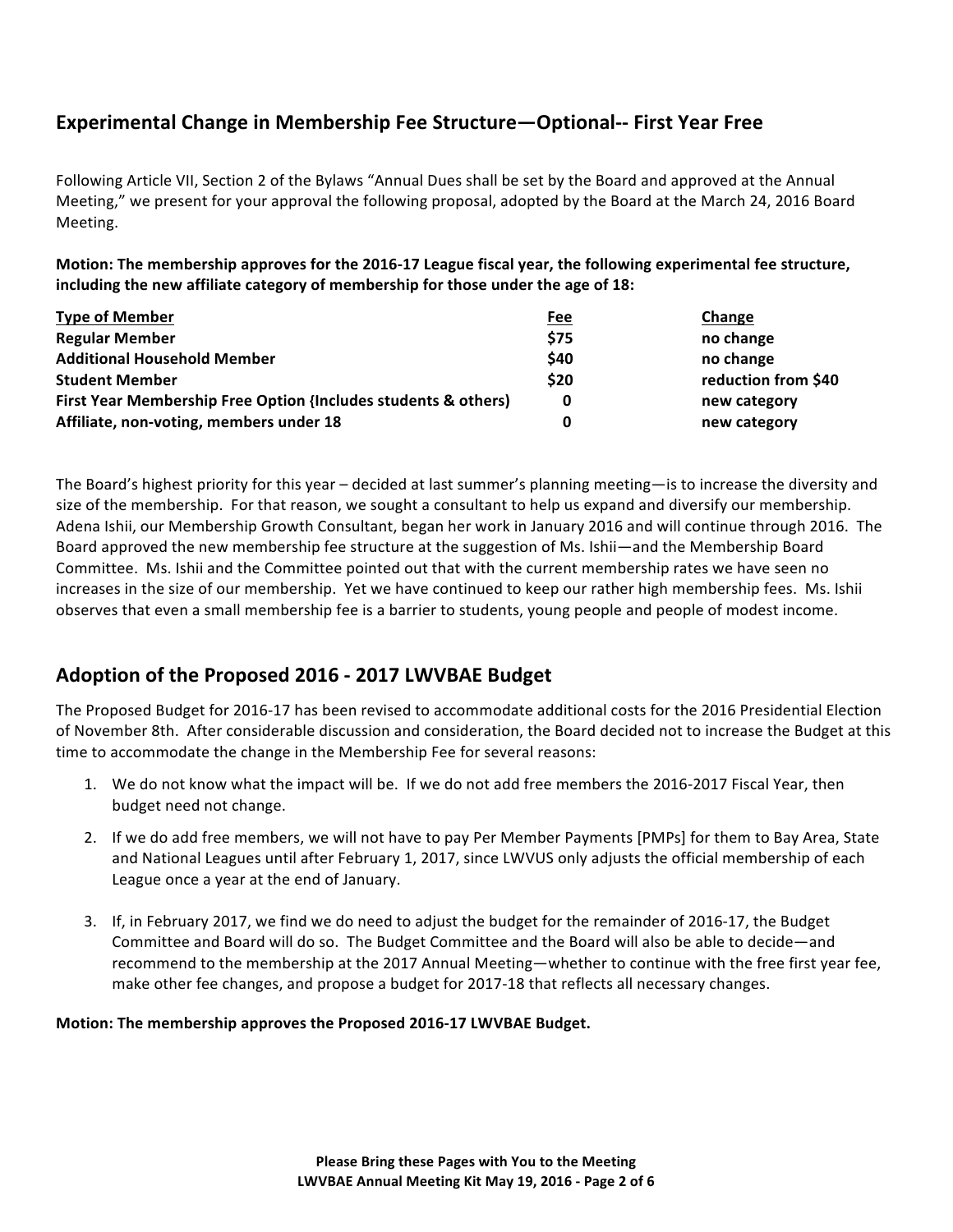## Proposed 2016-17 LWVBAE Budget

#### **Income - General**

|                           | Miscellaneous                                        | \$100.00    |
|---------------------------|------------------------------------------------------|-------------|
|                           | Dues                                                 | \$16,100.00 |
|                           | Contributions                                        | \$10,000.00 |
|                           | Program meetings                                     | \$1,200.00  |
|                           | <b>Contract Services</b>                             | \$750.00    |
|                           | Transfer from other assets                           | \$52,660.00 |
|                           |                                                      |             |
|                           | <b>Total Income</b>                                  | \$80,810.00 |
| <b>Expenses - General</b> |                                                      |             |
|                           | Miscellaneous & PayPal fees                          | \$150.00    |
|                           | Per Member Payments to LWVUS                         | \$6,896.00  |
|                           | Per Member Payments to LWVCA                         | \$6,034.00  |
|                           | Per Member Payments LWV Bay Area                     | \$216.00    |
|                           | Action with the League                               | \$6,000.00  |
|                           | Program - Meetings                                   | \$1,100.00  |
|                           | <b>Election Services</b>                             | \$6,500.00  |
|                           | Member services & Publications                       | \$4,000.00  |
|                           | <b>Convention Subsidies &amp; Workshops</b>          | \$4,000.00  |
|                           | Voter Edge Contribution                              | \$600.00    |
|                           | <b>Total Expenses - General</b>                      | \$35,496.00 |
| Administration            |                                                      |             |
|                           | Rent                                                 | \$13,714.00 |
|                           | Professional Fees & Consultants                      | \$5,000.00  |
|                           | Insurance                                            | \$750.00    |
|                           | Supplies, Copies, etc.                               | \$2,000.00  |
|                           | Computer Software & Computer Supplies                | \$2,000.00  |
|                           | Postage                                              | \$1,000.00  |
|                           | Telecommunications                                   | \$800.00    |
|                           | <b>Government Fees &amp; Taxes</b>                   | \$250.00    |
|                           | Equipment Purchases & Maintenance                    | \$750.00    |
|                           | Miscellaneous Board Expenses                         | \$200.00    |
|                           | <b>Total Expenses -Administration</b>                | \$26,464.00 |
|                           | Miscellaneous Expenses-Membership & Development      |             |
|                           | Development & Community Outreach                     | \$300.00    |
|                           | <b>Public Relations</b>                              | \$750.00    |
|                           | Open House Expenses                                  | \$300.00    |
|                           | Membership Recruitment including consultant          | \$17,500.00 |
|                           | <b>Total Expenses - Membership &amp; Development</b> | \$18,850.00 |
|                           | <b>Total Expenses</b>                                | \$80,810.00 |
|                           |                                                      |             |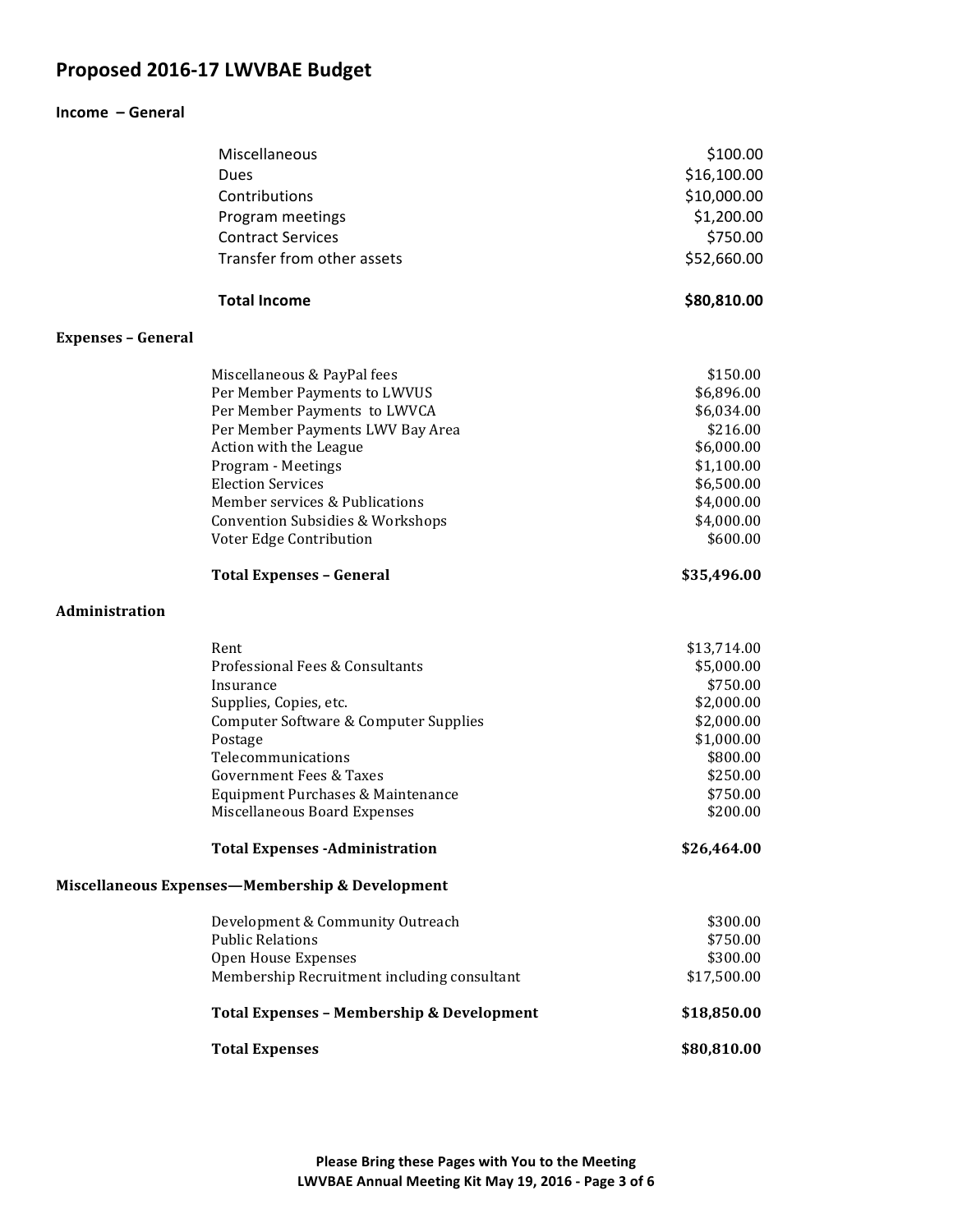## **2016@2017&PROGRAM**

#### **The Board recommends:**

- (1) **Retain all current positions** including those adopted with the ACCLWV, the Alameda County Council of Leagues of Women Voters (listed at end of local positions).
- (2) **Begin no new local study.**
- (3) **Emphasize the following for education and action:** 
	- Climate Change
	- "Making Democracy Work" [Note: aligns with the proposed LWVUS program and includes, for example, voter rights and voter protection, money in politics, fair elections, and civic education]

#### Motion: The membership approves the 2016-2017 Program recommended by the Board.

## SUMMARY OF LOCAL SUPPORT POSITIONS

(See full "Local Support Positions" for details. They are available on line at http://www.lwvbae.org/about-the-league/local-policy-positions/)

Local Government Structure: Policies that promote effective, efficient, economical and visible local government, representative of and responsive to all citizens.

- A. City Charter and Elections
- B. Council-Manager Form of Government
- C. Open Meetings
- D. Board, Commissions, and Committees--Standing and Ad Hoc

**City Finances:** Policies that support a tax structure that is flexible, broad-based, equitable, economical, easy to administer, and capable of producing adequate revenue.

- A. City budget
- B. Revenue and taxation

Planning: Planning policies aimed at achieving and maintaining a healthy, safe and livable physical environment for a diverse population. There should be a balance of residential, commercial, industrial and institutional uses, a variety of densities and housing types, and programs to enlarge the economic base.

- A. Economic development
- **B.** Transportation
- C. Zoning
- D. Housing
- E. Rent control (Berkeley only)
- F. Infrastructure

Local Government Services: Basic city services and amenities for all residents based on an overall evaluation of needs and available resources.

- A. Recreation
- B. Library
- C. Health and Mental Health
- D. Services and resources for children and youth

**Education:** A system of public education which meets the needs of all children, efficiently organized and administered, and supported by adequate funds for operation and facilities.

- A. Elementary through High School
- B. Community College

**Social Policy:** Promotion of social justice by securing equal rights for all and providing services to meet special needs.

- A. Equal rights
- B. Senior citizens
- C. Juvenile justice

**Civics Education:** LWVBAE supports civics instruction as a priority in the K-12 public schools and school efforts to prepare all students to be informed, active citizens. Basic civic knowledge and skills should be taught at least by the end of the  $8<sup>th</sup>$  grade.

### SUPPORT POSITIONS OF THE ALAMEDA COUNTY COUNCIL OF THE LEAGUE OF WOMEN VOTERS

Please Bring these Pages with You to the Meeting LWVBAE Annual Meeting Kit May 19, 2016 - Page 4 of 6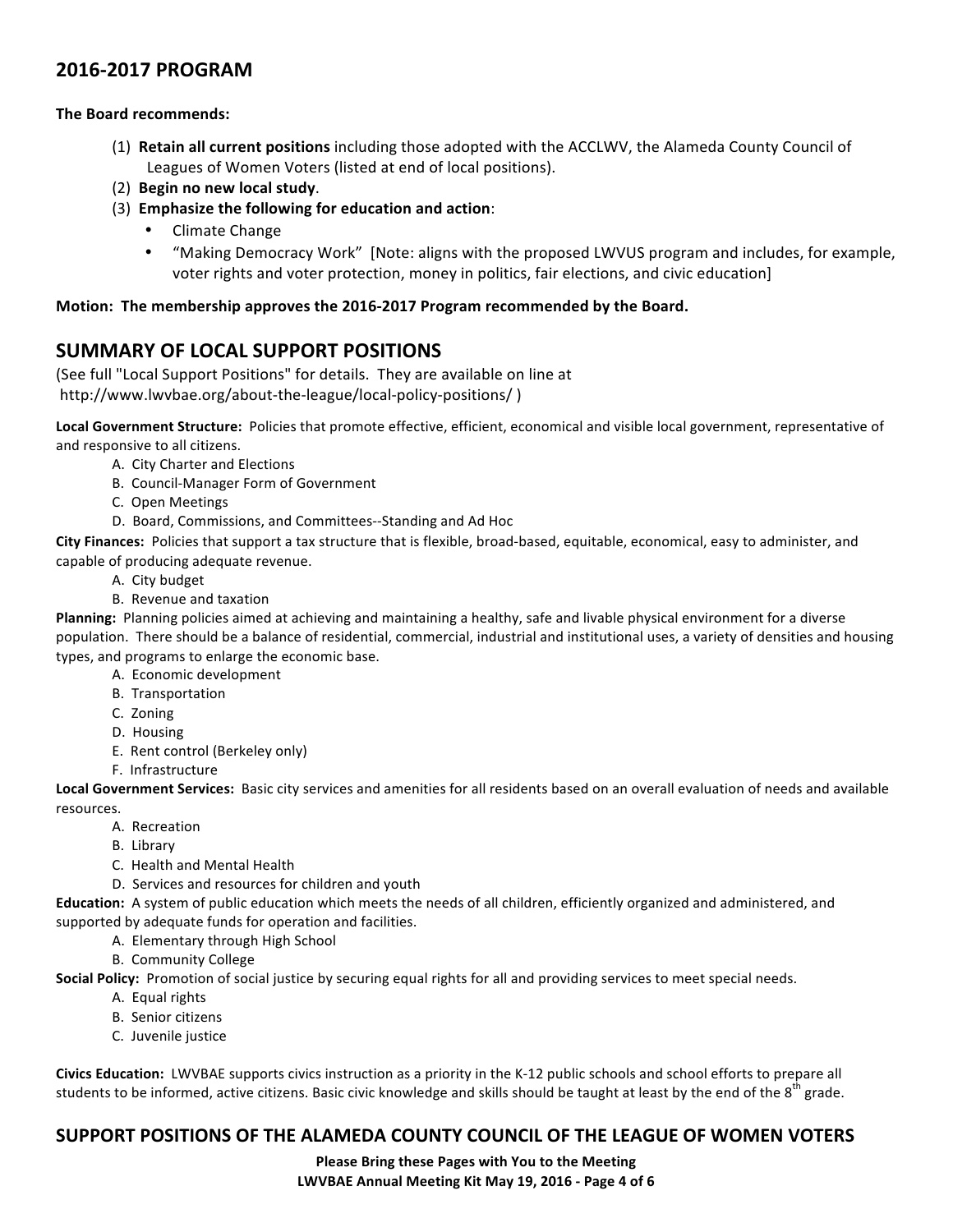These positions have been voted on at the Annual Meeting of each of the Leagues of Alameda County. Changing or dropping one of these positions must be approved by each of the Alameda County Leagues.

- Juvenile justice
- Children's mental health services
- Alameda Co. Board of Education & Alameda Co. Office of Education

### **BYLAWS&CHANGES**

#### **1.** The Board recommends that the members vote to adopt a new Bylaws provision "Adopting Positions of Other Leagues by Concurrence."

At the Board Meeting on February 25, 2016, Action Co-Chair Jill Martinucci proposed that we add a new Bylaws provision permitting us to adopt program policy positions by "concurrence," that is, by adopting a policy position already studied and adopted by another League. State and national League already permit adopting positions by concurrence at their Conventions.

The following amendment was approved by the Board at its Feb 25, 2016 meeting for proposal at the May 19, 2016 Annual meeting. It was amended at its March meeting by omitting the phrase "or recommendations."

#### **Proposed&Bylaws&Amendment**

Article X Program. Section 7. Adopting Positions of other Leagues by Concurrence.

The LWVBAE membership, by majority vote, may adopt positions from other Leagues by concurrence, if the membership has been provided access to the background materials, including pros and cons and related study and consensus materials, no later than ten days before a noticed meeting of the membership. Any proposal for concurrence will be by recommendation from the Board and will include a brief analysis and rationale.

#### Motion: The membership approves the Bylaw change for "Adopting Positions of Other Leagues by Concurrence."

2. The Board recommends that the members vote to adopt a new Bylaws provision that implements the California and federal laws and regulations regarding the Conflict of Interest of Board Directors. The Board approved the proposed language below for adoption by the membership.

**(LWVBAE Bylaws section TBD) Conflict of Interest.** The purpose of the conflict of interest policy is to protect the LWVBAE's interest when it is contemplating entering into a transaction or arrangement that might benefit the private interest of one of its officers or directors, or that might otherwise result in a possible excess benefit transaction. This policy is intended to supplement but not replace any applicable California and federal laws governing conflict of interest applicable to nonprofit and charitable corporations and is not intended as an exclusive statement of responsibilities.

#### Motion: The membership approves the adoption of the new Bylaws provision for "Conflict of Interest".

#### **RECOMMENDATION&OF&THE&2015@16&NOMINATING&COMMITTEE FOR&2016@2017 BOARD POSITIONS**

| President: | Deborah Malbec           | Directors: Regina Beatus, Phyllis Gale, |
|------------|--------------------------|-----------------------------------------|
| Secretary: | <b>Christine Wenrich</b> | Jinky Gardner, Preston Jordan,          |
| Treasurer: | <b>Emily Beckhusen</b>   | <b>Margo Schueler, Linda Swift</b>      |

See Candidate Statements on our web - lwvbae.org/board-candidate-statements-2016-17/ Submitted by the Nominating Committee: Regina Beatus, chair, Phyllis Gale, Deborah Malbec

#### **FOR 2016-17 Nominating Committee**

Chair: Nancy Bickel Members: Cynthia Chen